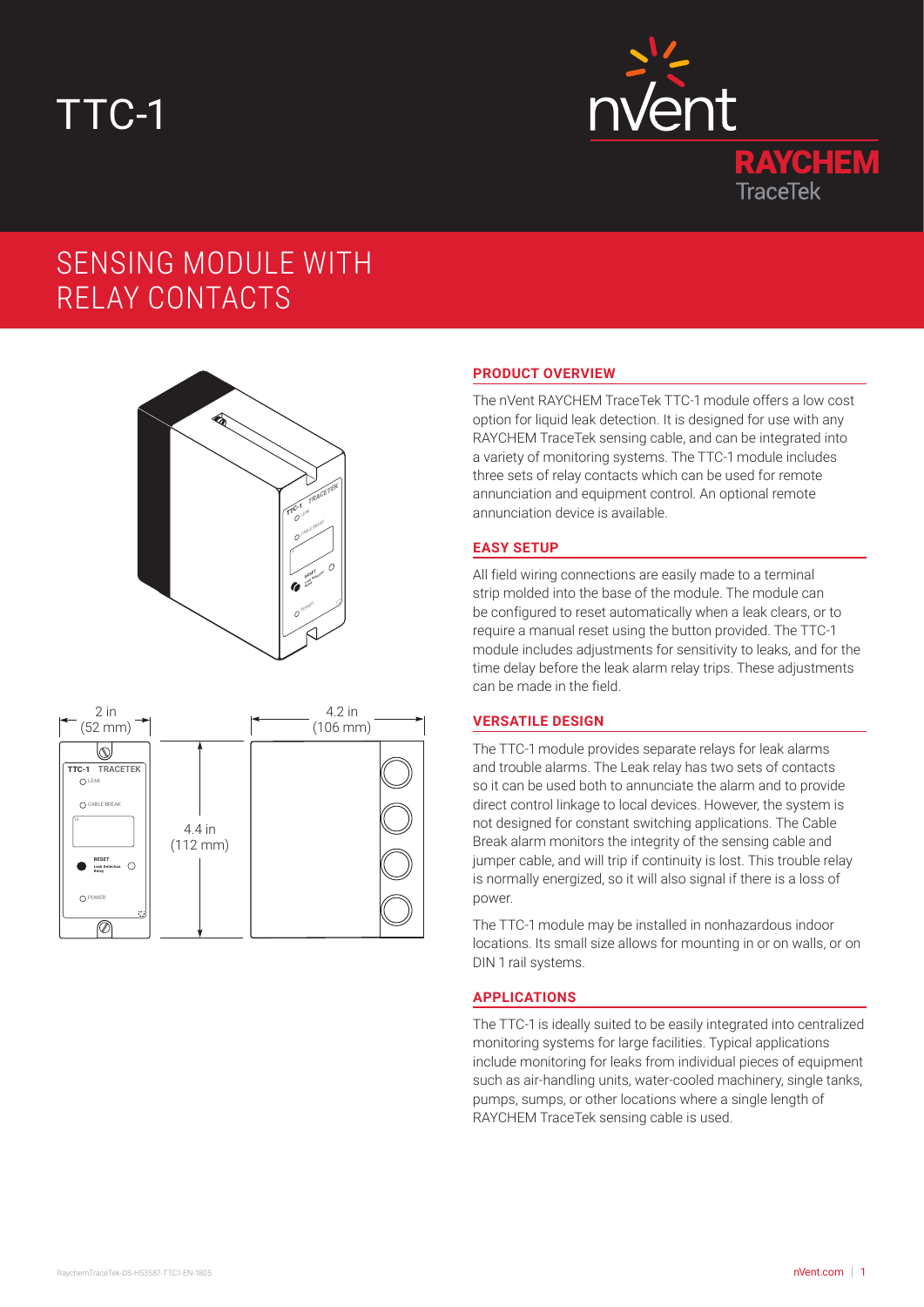# **TECHNICAL INFORMATION**

Sensing cable compatibility **All RAYCHEM TraceTek sensing cables and probes** All RAYCHEM TraceTek sensing cables and probes Maximum length of sensing cable (per channel) 250 ft (76 m) Temperature rating 32°F to 122°F (0°C to 50°C) Plastic enclosure NEMA 1, IP 20 Weight 0.77 lb (0.35 kg) Power supply requirement (transformer not included) 12 Vac to 24 Vac; 50/60 Hz 0.25 A 15 Vdc to 24 Vdc 0.15 A Terminal block wiring 14 AWG (maximum 2.5 mm<sup>2</sup> ) RAYCHEM TraceTek jumper cable wiring 18 AWG (1 mm<sup>2</sup>) Relays Leak: 1 DPDT, Form C 3 A rating at 30 Vdc or 250 Vac Trouble: 1 SPDT, Form C 3 A rating at 30 Vdc or 120 Vac Normally energized

#### **ORDERING INFORMATION**

| <b>Catalog Number</b> |         | <b>Part Number</b> | <b>Description</b>                     |
|-----------------------|---------|--------------------|----------------------------------------|
| TTC-1                 |         | 698897-000         | TTC-1 alarm module with relay contacts |
| Accessories:          | TTF-XAI | 418569-000         | External audible alarm                 |
|                       | TTC-DRC | 062825-000         | DIN 1 rail mounting clip               |

## **MODULE FUNCTIONS**



#### **TERMINAL BLOCK WIRING**



| Е | A LEAK indicator (red LED)<br>Indicates system has detected a leak.                                               |
|---|-------------------------------------------------------------------------------------------------------------------|
|   | <b>B</b> CABLE BREAK indicator (yellow LED)<br>Indicates system has detected a break in the sensing circuit.      |
|   | <b>C</b> RESET switch and indicator (red LED)<br>Indicates leak relay has been activated. Push to reset manually. |
|   | <b>D</b> POWER monitor (green LED)<br>Indicates the system is on.                                                 |
|   |                                                                                                                   |

**E** Adjusts leak alarm time delay (0–2 minutes).

**F** Adjusts leak alarm sensitivity.

| $18 - 19$             | Latch enable (jumper enables leak alarm relay to latch)* |  |
|-----------------------|----------------------------------------------------------|--|
| $15 - 17$             | Trouble relay (SPDT)                                     |  |
| $9 - 14$              | Leak Detection relay (DPDT)                              |  |
| $7 - 8$               | Power input, 12-24 volts AC or 15-24 volts DC            |  |
| 6                     | Open; do not use                                         |  |
| $2 - 5$               | Sensing cable (2-yellow, 3-black, 4-red, 5-green)        |  |
|                       | Open; do not use                                         |  |
| $*$ N $\sim$ t $\sim$ | If latab anable iumper is removed leak relay             |  |

\*Note: If latch enable jumper is removed, leak relay automatically resets when cable dries